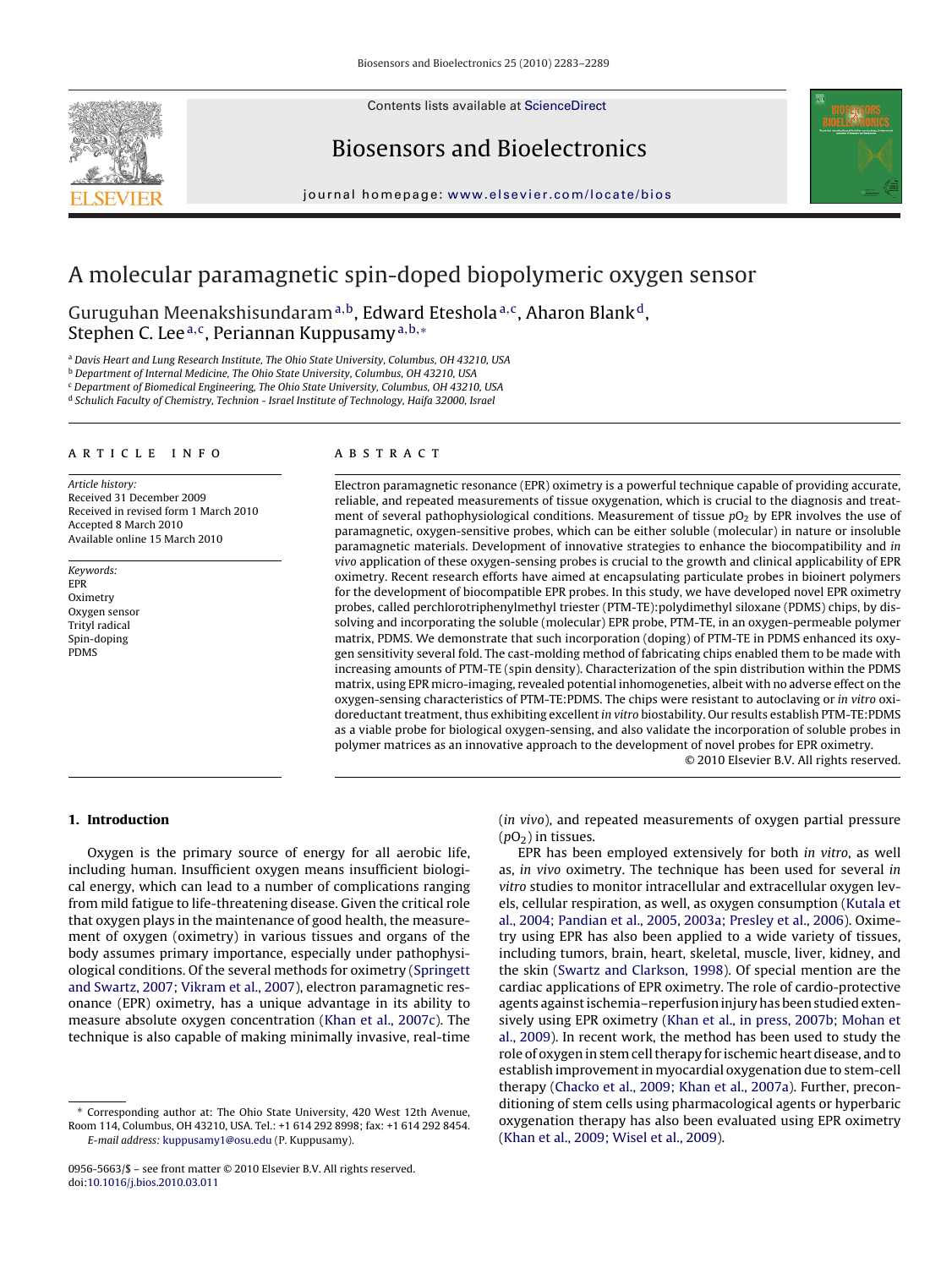The measurement of oxygen using EPR is rendered possible by the use of paramagnetic probes, whose EPR spectral characteristics are sensitive to changes in molecular oxygen in the local environment. There are two classes of paramagnetic probes that are sensitive to oxygen: soluble (molecular) probes, such as nitroxyls and triarylmethyl (trityl) radicals, and insoluble particulate materials, such as lithium phthalocyanine (LiPc) and its derivatives, namely lithium naphthalocyanine (LiNc) and lithium octa-nbutoxy naphthalocyanine (LiNc-BuO) ([Ilangovan et al., 2002; Liu](#page-5-0) [et al., 1993; Pandian et al., 2003b; Swartz and Clarkson, 1998\).](#page-5-0) The direct use these oxygen-sensitive probes for in vivo applications has been hindered by a few crucial concerns: soluble probes suffer from relatively low sensitivity to oxygen and the ability to measure only concentrations of dissolved oxygen, whereas particulate probes are plagued by concerns associated with their dispersion in the tissue, leading to signal loss over time, and biocompatibility concerns, due to direct tissue contact. The widespread use of EPR oximetry for clinically relevant in vivo applications, and its eventual clinical transformation, requires innovative approaches in EPR probe development.

To this end, previous works along these lines have focused on encapsulating insoluble particulate probes, including LiPc, LiNc, and LiNc-BuO, in biocompatible polymer matrices, such as Teflon AF 2400 (TAF) and polydimethyl siloxane (PDMS), for the development of oxygen-sensing implants or chips [\(Dinguizli et al., 2006; Eteshola](#page-5-0) [et al., 2009; Meenakshisundaram et al., 2009a,b, 2010; Pandian et](#page-5-0) [al., in press\).](#page-5-0) Although a good body of work has been dedicated to the development of novel particulate probe-based approaches to EPR oximetry, soluble probes have not received much attention, primarily owing to their poor oxygen sensitivity. In the present study, we have developed a new oxygen-sensing probe, the first of its kind, by the dissolution and subsequent incorporation (doping) of a molecular EPR probe in a biocompatible polymer matrix. We have chosen perchlorotriphenylmethyl triester (PTM-TE), a trityl probe, as the soluble EPR probe and PDMS as the polymer matrix for this application. PTM-TE is well-suited for EPR oximetry, since it exhibits a single-line and narrow EPR spectrum [\(Dang et al.,](#page-5-0) [2007\).](#page-5-0) The oxygen response of PTM-TE in solution is linear, with reasonable sensitivity to changes in oxygen. We chose PDMS as the polymer for this application based on its excellent oxygenpermeability, biocompatibility ([Belanger and Marois, 2001; Mata](#page-5-0) [et al., 2005\),](#page-5-0) and our previous successful attempts at using this polymer as the matrix for the fabrication of particulate EPR probebased implantable oxygen-sensing chips ([Meenakshisundaram et](#page-5-0) [al., 2009a,b, 2010\).](#page-5-0)

We have exploited the non-polar nature of PTM-TE and the hydrophobic nature of PDMS to dissolve, and incorporate, PTM-TE molecules in the PDMS matrix, for the development of oxygensensitive chips, denoted as PTM-TE:PDMS chips. We report the fabrication and in vitro characterization of this new hybrid material, including oxygen response/sensitivity, density/distribution of PTM-TE molecules in the PDMS matrix, and in vitro biostability. The study demonstrated that the incorporation of PTM-TE in PDMS enhanced its oxygen sensitivity, and confirmed the success of our approach for the development of novel oxygen sensors using soluble EPR probes.

#### **2. Materials and methods**

#### 2.1. Materials

PTM-TE was synthesized, in powder form, as reported [\(Dang et](#page-5-0) [al., 2007\),](#page-5-0) while PDMS was procured from Dow Corning (Midland, MI) as medical grade Silastic (MDX4-4210). Dimethyl sulfoxide (DMSO), hydrogen peroxide  $(H<sub>2</sub>O<sub>2</sub>)$ , and glutathione (GSH) were obtained from Sigma–Aldrich (St. Louis, MO). S-nitroso-N-acetyl penicillamine (SNAP) was obtained from Invitrogen (Eugene, OR).

## 2.2. Fabrication of PTM-TE:PDMS chips

Fabrication of PTM-TE:PDMS chips was carried out by castmolding and polymerization as described ([Meenakshisundaram et](#page-5-0) [al., 2009a\).](#page-5-0) In brief, PTM-TE was mixed thoroughly, and allowed to dissolve, in the uncured PDMS base-catalyst mixture. Subsequently, this mixture was cured at  $75^{\circ}$ C for 7 h resulting in the formation of a large PTM-TE:PDMS chip. Smaller pieces of various sizes (from 0.5 to 2 mm) were cut from the larger chip and used for testing. Four different formulations of PTM-TE:PDMS were fabricated by dissolving different amounts of PTM-TE powder (5, 10, 15, and 20 mg) in the same amount of PDMS (6 g). The resultant formulations were denoted as F-5, F-10, F-15, and F-20, with the suffix (number) denoting the amount of PTM-TE used.

#### 2.3. Evaluation of oxygen response (calibration) and spin density

X-band (9.8 GHz) EPR spectrometry was used to evaluate the oxygen calibration and spin density of PTM-TE:PDMS chips, as described [\(Meenakshisundaram et al., 2009a\).](#page-5-0) For comparison of oxygen calibration with PTM-TE:PDMS chips, a solution of PTM-TE in DMSO (100  $\mu$ M) was used. The spin density of PTM-TE:PDMS chips was calculated by comparing the area under the curve (AUC) of the chips with the AUC of a known spin density standard, triarylmethyl radical (TAM) ([Kutala et al., 2004\).](#page-5-0)

#### 2.4. EPR micro-imaging

EPR micro-imaging was performed on a custom-built EPR microscope at the Technion—Israel Institute of Technology (Haifa, Israel). The design of this system was adapted from the EPR microscope at Cornell University (Ithaca, NY) [\(Blank et al., 2004\),](#page-5-0) with some upgrades made to the imaging probe and the spectrometer hardware ([Blank et al., 2009\).](#page-5-0) Sample preparation for micro-imaging involved slicing a larger piece of PTM-TE:PDMS using a sharp scalpel to approximately 100-µm slices, which were further cut to a shape of an equilateral triangle with a side dimension of  $\sim$ 500 µm, to fit into the imaging probe of the microscope. Samples were made anoxic by sealing them in a specially prepared glass sample holder under argon atmosphere ([Halevy et al.,](#page-5-0) [2007\).](#page-5-0) A 2-D spatial 1-D spectral image of the prepared sample was acquired using the following parameters: 128 spatial projections  $\times$  32 spectral projections (total of 4096 projections); 128 points per projection; time constant, 0.1 s; modulation amplitude, 0.27 G; maximum gradient magnitude of 4.9 T/m for the X-axis and 4.5 T/m for the Y-axis; microwave frequency, 15.46 GHz.

#### 2.5. Autoclaving and oxidoreductant treatment

A bench-top analog sterilizer (Tuttnauer® by Brinkmann Instruments, New York) was used to autoclave PTM-TE:PDMS chips. Autoclaving was performed at the following settings: 121 ◦C for 1 h at 1 atm pressure (wet cycle using steam), followed by exhaustdrying for 15–20 min. PTM-TE:PDMS chips were treated in vitro with common biological oxidoreductants in order to evaluate their biostability. The following oxidants and reductants were used as described: nitric oxide, produced using a 5-mM solution of SNAP in distilled water; 1-mM  $H_2O_2$ ; and GSH in distilled water (5 mM). Chips were immersed in solutions of the oxidoreductants for 30 minutes, and subsequently air-dried for 60 min, following which oxygen-calibration and spin-density measurements were made. PTM-TE:PDMS chips that were not autoclaved or subjected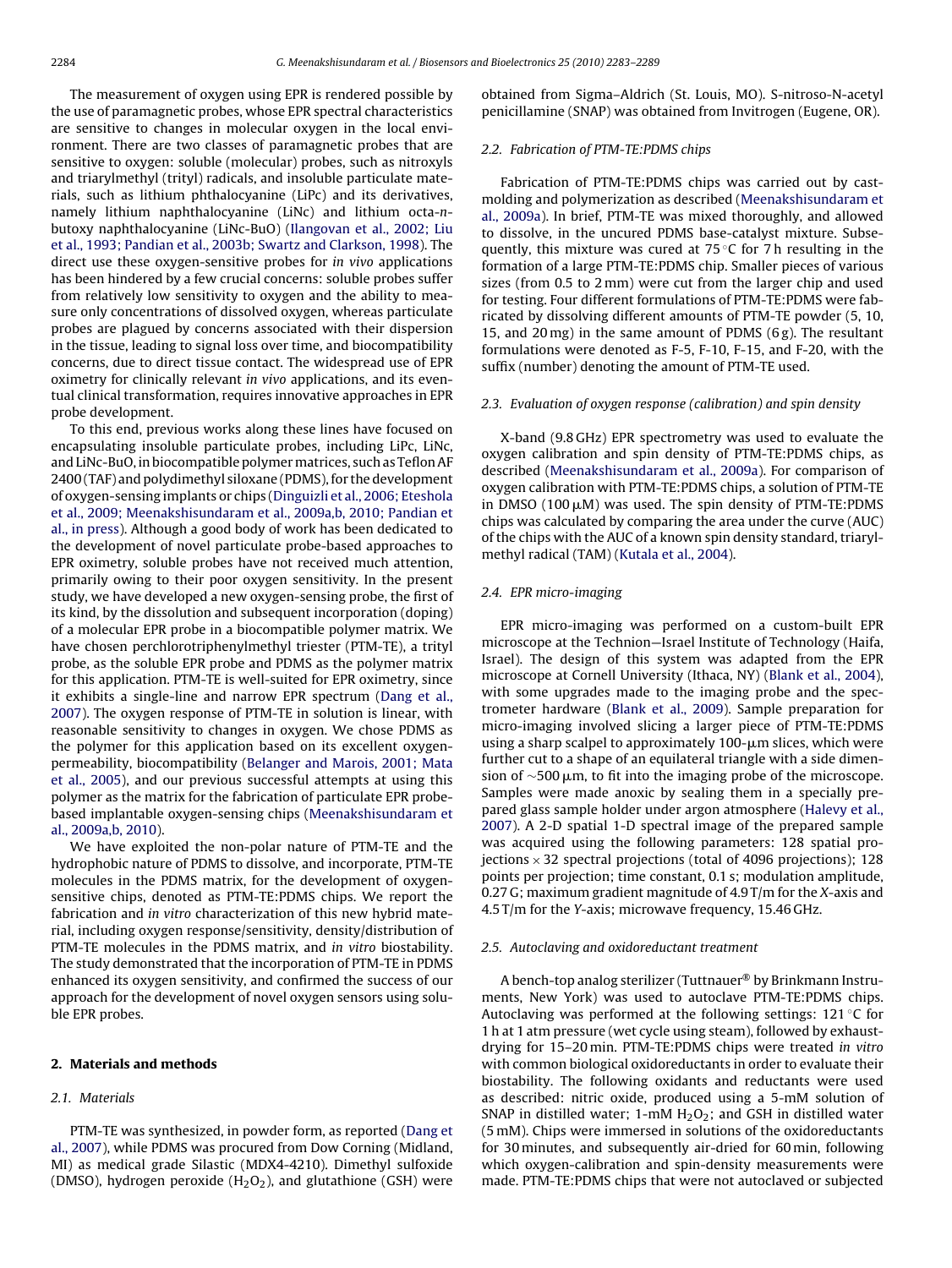<span id="page-2-0"></span>

Fig. 1. Effect of the incorporation of PTM-TE in PDMS on its oxygen sensitivity. Analysis of the oxygen calibration curves of PTM-TE powder, PTM-TE dissolved in DMSO, and PTM-TE incorporated in PDMS revealed that the PTM-TE powder was not sensitive to oxygen, exhibiting a steady linewidth of approximately 5.3 G. PTM-TE dissolved in DMSO exhibited a linear calibration with a sensitivity of  $1.0 \pm 0.1$  mG/mm Hg. The calibration curve for PTM-TE:PDMS was also linear with an oxygen sensitivity of  $9.1 \pm 0.2$  mG/mm Hg. Data demonstrate that the incorporation of PTM-TE in the PDMS matrix enabled significant enhancement of its oxygen sensitivity. Data are represented as mean  $\pm$  SD (n = 3).

to treatment with oxidoreductants were used as controls for comparison with treated chips.

## 2.6. Statistical analysis

Data were expressed as mean  $\pm$  SD and compared using a Student's *t*-test, with the level of significance  $(p)$  set at 0.05.

#### **3. Results and discussion**

## 3.1. Effect of the incorporation of PTM-TE in PDMS on its oxygen sensitivity

The EPR spectrum of solid PTM-TE is not sensitive to molecular oxygen, and hence cannot be used in its native form for oxygensensing applications. In addition, PTM-TE is insoluble in water. In order to compare with PTM-TE:PDMS chips, and to determine the effect of PTM-TE incorporation in PDMS on its oxygen sensitivity, we dissolved PTM-TE in DMSO, a solvent commonly used in biological applications to dissolve non-polar compounds. PTM-TE dissolved in DMSO is oxygen-sensitive ([Dang et al., 2007\).](#page-5-0) However, the oxygen sensitivity of PTM-TE in DMSO was very small (∼1–2 mG/mm Hg), as demonstrated previously ([Dang et al., 2007\),](#page-5-0) as well as, by our current results (Fig. 1).

Given the non-polar nature of PTM-TE, we rationalized that the use of a highly hydrophobic polymer, such as PDMS, for the incorporation of PTM-TE, and the fabrication of chips, would enable dissolution of the PTM-TE in the polymer, thereby rendering it oxygen sensitive. As expected, when PTM-TE was dissolved in PDMS, and further solidified into chips (PTM-TE:PDMS), we observed that the oxygen sensitivity increased almost 9-fold, compared to PTM-TE dissolved in DMSO (Fig. 1). In addition, the enhancement in sensitivity of PTM-TE, when incorporated in PDMS, was significant enough to make it comparable to the oxygen sensitivity of the particulate probe, LiNc-BuO (∼8–9 mG/mm Hg) ([Pandian et al.,](#page-6-0) [2003b\).](#page-6-0)

The incorporation of PTM-TE in the PDMS matrix enabled the probe to measure the  $pO<sub>2</sub>$  of the surrounding environment directly, as compared to measuring dissolved oxygen concentration (which can be converted into  $pO<sub>2</sub>$ ) when used in the form of a solution. It should also be noted that the oxygen response of PTM-TE:PDMS remained linear within the range of  $pO<sub>2</sub>$  tested (0–160 mm Hg). Since the  $pO_2$  for most biological applications would fall within this range, the PTM-TE:PDMS chip can be used successfully to provide  $pO<sub>2</sub>$  measurements with good sensitivity.

Although, the underlying mechanism for the observed increase in sensitivity of PTM-TE when doped into PDMS is unknown, we speculate that the molecular spins of PTM-TE were arrested in the PDMS matrix, allowing for more efficient collisions (spin exchange) between molecular oxygen and the arrested spins, thereby enhancing the oxygen sensitivity. Conversely, when PTM-TE is dissolved in a solvent, the spins (molecules) would be tumbling rapidly and constantly in motion (unarrested), which may not result in as effective molecular collisions with oxygen. Further, owing to the excellent oxygen permeability of PDMS, molecular oxygen may be able to reach and interact with the incorporated spins of PTM-TE in the PDMS matrix without any hindrance, which may potentially contribute to the higher oxygen sensitivity observed.

#### 3.2. Loading of PTM-TE in the PDMS matrix

The cast-molding and polymerization method, employed for the fabrication of PTM-TE:PDMS, was not only simple to perform on a lab bench without the need for any expensive equipment, but it also allowed for increasing amounts of PTM-TE to be incorporated into the PDMS matrix. The ability to increase the PTM-TE loading into the chips will be useful in applications that require high spin density of the probe, such as oxygen measurements in deeper tissues. The relative increase in the loading of PTM-TE in the PDMS matrix had a direct correlation with the intensity of the characteristic red color of the fabricated chips, as observed in the photograph in [Fig. 2.](#page-3-0) The pictures also showed that PTM-TE:PDMS chips can be made in different sizes and shapes using the cast-molding method.

In order to verify that the increased loading did not cause spin-induced line-broadening (independent of oxygen-induced broadening), due to close packing of PTM-TE spins, we calibrated the oxygen response of the four different formulations of PTM-TE:PDMS, viz. F-5, F-10, F-15, and F-20 ([Fig. 3\).](#page-3-0) Any spin–spin broadening, due to close proximity of spins, will lead to erroneous  $pO<sub>2</sub>$  measurements, since the spin-induced broadening effect will be added to the actual oxygen-induced line broadening. However, the oxygen response of all the formulations was linear, with no significant difference in slope (between calibration curves) [\(Fig. 3\).](#page-3-0) Therefore, it was evident that within the range of PTM-TE amounts loaded (up to 20 mg) into PDMS (6 g), we did not observe any spin–spin broadening effects. Further, loading 20 mg of PTM-TE in PDMS (F-20) was sufficient to provide a strong EPR signal, both in vitro and in vivo (data not shown), and hence did not necessitate the loading of more material into the matrix. However, if required by the nature of the application, and provided that there is no spin-induced broadening, the cast molding process will enable any amount of PTM-TE, within its limit of solubility in PDMS, to be loaded into the PDMS matrix.

It should be noted that the oxygen-sensing ability of the incorporated PTM-TE does not depend on the amount that is loaded into the PDMS matrix. The 5–20 mg employed in this study is a representative range. The use of higher concentrations, although may provide better signal-to-noise ratio (SNR), is limited by solubility of the spin probe in the polymer and possible spin–spin broadening. The formulation F-20 was the optimum choice for experimentation and analysis, since it provided the best SNR.

### 3.3. Spin distribution within PTM-TE:PDMS chips

EPR micro-imaging was used to evaluate the distribution of PTM-TE spins within the PDMS matrix. All the micro-imaging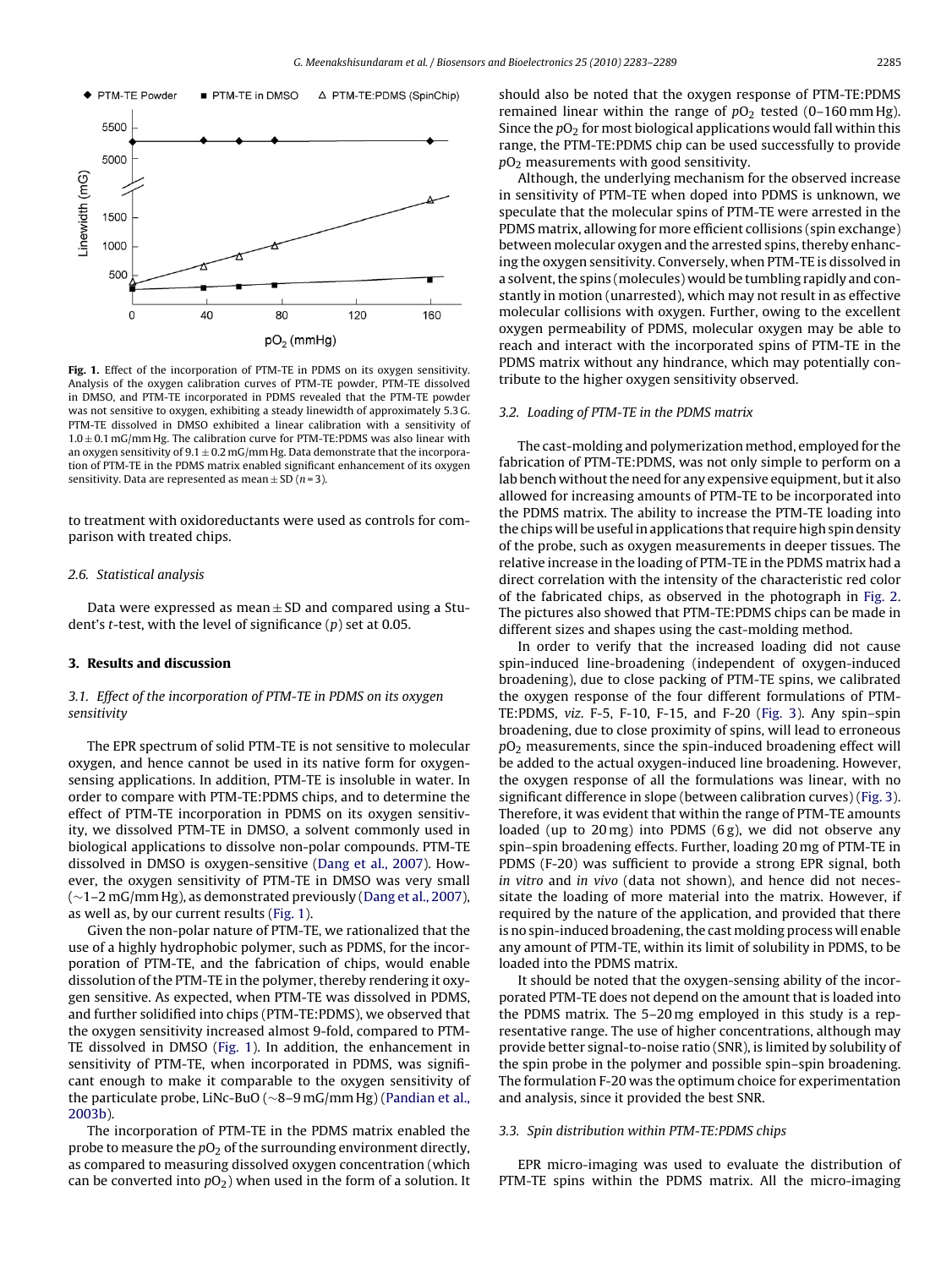<span id="page-3-0"></span>

**Fig. 2.** PTM-TE:PDMS formulations. Photograph of the four PTM-TE:PDMS formulations, made by cast-molding and polymerization, with four different amounts of PTM-TE (5, 10, 15, and 20 mg), each incorporated into 6 g of PDMS. Photograph shows an increase in the intensity of the color (red), which directly correlated to the increase in the amount of PTM-TE that was used for making the different formulations. Results indicate successful incorporation of increased PTM-TE spins in the PDMS matrix. (For interpretation of the references to color in this figure legend, the reader is referred to the web version of the article.)

experiments were performed at a frequency of 15.46 GHz, and PTM-TE:PDMS chips made with 20 mg of PTM-TE in 6 g of PDMS (formulation F-20) were used. The sample was chosen to contain a small solid cluster of PTM-TE spins in the size of a few tens of a micrometer, which was apparent under an optical microscope ([Fig. 4\(a](#page-4-0))). The EPR micro-imaging probe employed a millimeter-



**Fig. 3.** Oxygen calibration of the PTM-TE:PDMS formulations. Each of the four formulations of PTM-TE:PDMS exhibited a linear  $O<sub>2</sub>$  calibration, evaluated using X-band EPR spectroscopy, with comparable slopes (oxygen sensitivities). Results (mean  $\pm$  SD, n = 3) indicate that the increased amount of PTM-TE spins in the different formulations did not result in any spin-induced line-broadening (up to the 20 mg amount tested), and any resultant shift in the oxygen calibration.

size resonator operating at relatively high frequency. Under these conditions the EPR spectral properties of the small sample of PTM-TE:PDMS could be measured with high spectral resolution. As a result, it can be observed that the first-derivative EPR spectrum of PTM-TE:PDMS (under anoxic condition) has two components [\(Fig. 4\(](#page-4-0)b)), a sharper line riding on top of a broader line. The presence of two spectral components may be attributed to the incomplete dissolution of PTM-TE in PDMS, potentially leading to the presence of dissolved (oxygen-sensitive) regions of PTM-TE, and undissolved (oxygen-insensitive) clusters of PTM-TE, within the PDMS matrix. The oxygen-insensitive clusters would be responsible for the broader component of the composite spectrum, whereas the oxygen-sensitive regions would contribute to the sharper line. With the introduction of molecular oxygen, by flushing the sample with a known concentration of oxygen, the two components merged to give one spectrum (data not shown), indicating oxygen-induced broadening of the sharper, oxygen-sensitive spectral component.

Similar presence of multiple components was observed in the 2-D spatial 1-D spectral image of PTM-TE:PDMS obtained using the EPR microscope ([Fig. 4\(c](#page-4-0))). Spatial imaging, compared to single spectral analysis, showed the presence of multiple regions of varying spectral linewidths, as shown in the spatially resolved spectrum plot ([Fig. 4\(d](#page-4-0))). The sharper lines corresponded to regions of dissolved (oxygen-sensitive) PTM-TE (in PDMS), thus characterized by the small linewidth (anoxic condition), while the broader (flatter) spectral components corresponded to undissolved, oxygen-insensitive clusters.

It must be noted that at the operational frequencies of X-band (9.8 GHz) and L-band (1.2 GHz), which have been used for the rest of the experiments in this study, such spectral separation (as with the 15.4 GHz) was not observed, since the frequency was not sufficient to provide such high spectral resolution. In addition, the relative amount of PTM-TE spins in the form of clusters may have been lesser in the macroscopic samples used for the experiments at Xband or L-band, compared to the microscopic samples prepared for micro-imaging studies. As a result, the spectral separation, due to the presence of clusters, may not have been observed with the X- or L-band experiments. Further, it is of crucial importance to note that irrespective of the possible presence of two spectral components, the oxygen calibration of PTM-TE:PDMS remained linear [\(Figs. 1 and 3\),](#page-2-0) even under extreme conditions of sterilization and chemical treatment [\(Fig. 5\).](#page-4-0) Therefore, the oxygen-sensing ability of PTM-TE:PDMS was not compromised in the range of  $pO<sub>2</sub>$ tested (0–160 mm Hg) and at the EPR frequencies employed (Xor L-band).

## 3.4. In vitro biostability of PTM-TE:PDMS

In order to characterize the in vitro performance of PTM-TE:PDMS chips, and to evaluate their biostability prior to preliminary in vivo testing (presented as [supplementary information\),](#page-5-0) we subjected them to sterilization by autoclaving or treatment with common biological oxidizing and reducing agents. Since, the chips were intended for biological application, we evaluated the change in their oxygen-sensing response, if any, to sterilization, which is crucial to avoid bacterial infection, as well as, to oxidoreductant treatment, as an indicator of the ability of these chips to survive the redox environment in vivo (when implanted).

Results showed that the oxygen sensing ability, in terms of the linearity of the calibration [\(Fig. 5\),](#page-4-0) as well as, the spin density [\(Fig. 6\)](#page-5-0) of these chips was not affected significantly by sterilization or oxidoreductant treatment. In addition, the oxygen sensitivities of PTM-TE:PDMS samples that were autoclaved  $(7.6 \pm 0.2 \,\text{mG/mm Hg})$ , or treated with the following oxidoreductants;  $H_2O_2$  (8.2  $\pm$  0.2 mG/mm Hg), NO (8.6  $\pm$  0.5 mG/mm Hg) or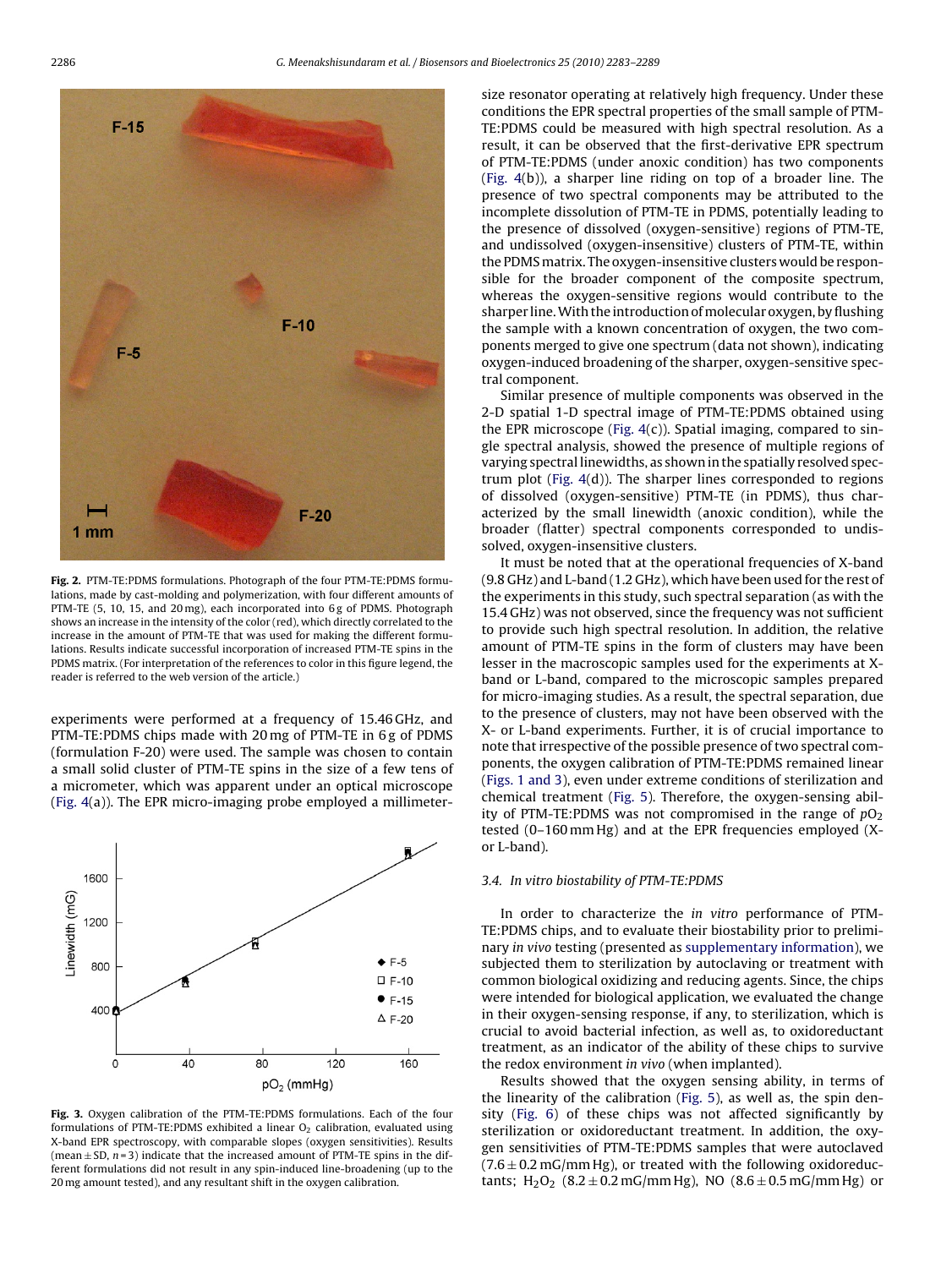<span id="page-4-0"></span>

**Fig. 4.** Spin distribution within PTM-TE:PDMS chips. EPR micro-imaging was used to determine the distribution of PTM-TE spins within the PDMS matrix. PTM-TE:PDMS chips with 20 mg of PTM-TE incorporated into 6 g of PDMS (highest spin density formulation) were used for the micro-imaging experiments. (a) Optical microscope image of a PTM-TE:PDMS sample prepared for EPR micro-imaging. (b) Continuous wave (CW) EPR spectrum of the prepared PTM-TE:PDMS sample, acquired at 15.46 GHz with the micro-imaging probe (without gradients), showing the presence of two spectral components. (c) CW-EPR image of a slice of PTM-TE:PDMS. A 2-D spatial image slice (taken out of the 2-D spatial 1-D spectral image at the center of the spectrum), with the different colored regions representing concentration of PTM-TE spins within the PDMS matrix, is shown. Image resolution is ~30 μm. (d) Spatially resolved spectrum plot showing differentiation between areas with relatively narrow line (almost no clusters) and areas with broader line (mainly clusters). Representative spectra corresponding to clustered and non-clustered areas within the sample have also been denoted in the 2-D spatial image slice shown in (b). Results indicate that the distribution of PTM-TE spins within the PDMS matrix was non-uniform, which did not, however, affect the oxygen sensing ability of  $\times$ these chips.

GSH (8.4  $\pm$  0.3 mG/mm Hg), were not significantly different from that of control samples ( $8.2 \pm 0.4$  mG/mm Hg). The fact that the oxygen calibration and sensitivity, as well as, spin density remained intact, after exposure to high temperature/pressure conditions in the autoclave or after being exposed to high concentrations of potent oxidizing and reducing agents, indicated that the polymer and the incorporated PTM-TE molecules were both resistant to either treatment. Any change in the properties of the polymer could have led to loss of oxygen permeability, and a subsequent change in oxygen-sensing characteristics of the incorporated PTM-TE spins, which, however, was not observed. In addition, the incorporated PTM-TE molecules also retained their paramagnetism, in the face of harsh physical and chemical (redox) conditions. Further, in order to verify if the pH of the medium/solution had any influence on the performance of PTM-TE:PDMS chips, we carried out EPR detection experiments before and after immersion of these chips in buffer solutions, ranging in pH from 4.3 (acidic) to 9.3 (basic). Results (data not shown) showed that the oxygen-sensing ability of PTM-



**Fig. 5.** Effect of sterilization and oxidoreductant treatment on the oxygen sensitivity of PTM-TE:PDMS. (a) Effect of autoclaving on the oxygen calibration of PTM-TE:PDMS. Comparison of the O<sub>2</sub> calibration curves of unsterilized (control) and sterilized PTM-TE:PDMS chips ( $n=3$ , mean  $\pm$  SD) revealed that the high temperature and pressure conditions of the autoclave did not have any significant effect on the linearity or slope of the oxygen calibration. (b) Effect of oxidoreductant treatment on the oxygen calibration of PTM-TE:PDMS. Chips ( $n = 3$ ) were treated with biological oxidizing and reducing agents, viz. nitric oxide (NO), 1-mM hydrogen peroxide (H<sub>2</sub>O<sub>2</sub>), and 5-mM glutathione (GSH) for 30 min, and subsequently air-dried. Data ( $n=3$ , mean  $\pm$  SD) show that in vitro exposure to these oxidizing or reducing agents did not have any significant effect on the oxygen calibration of PTM-TE:PDMS.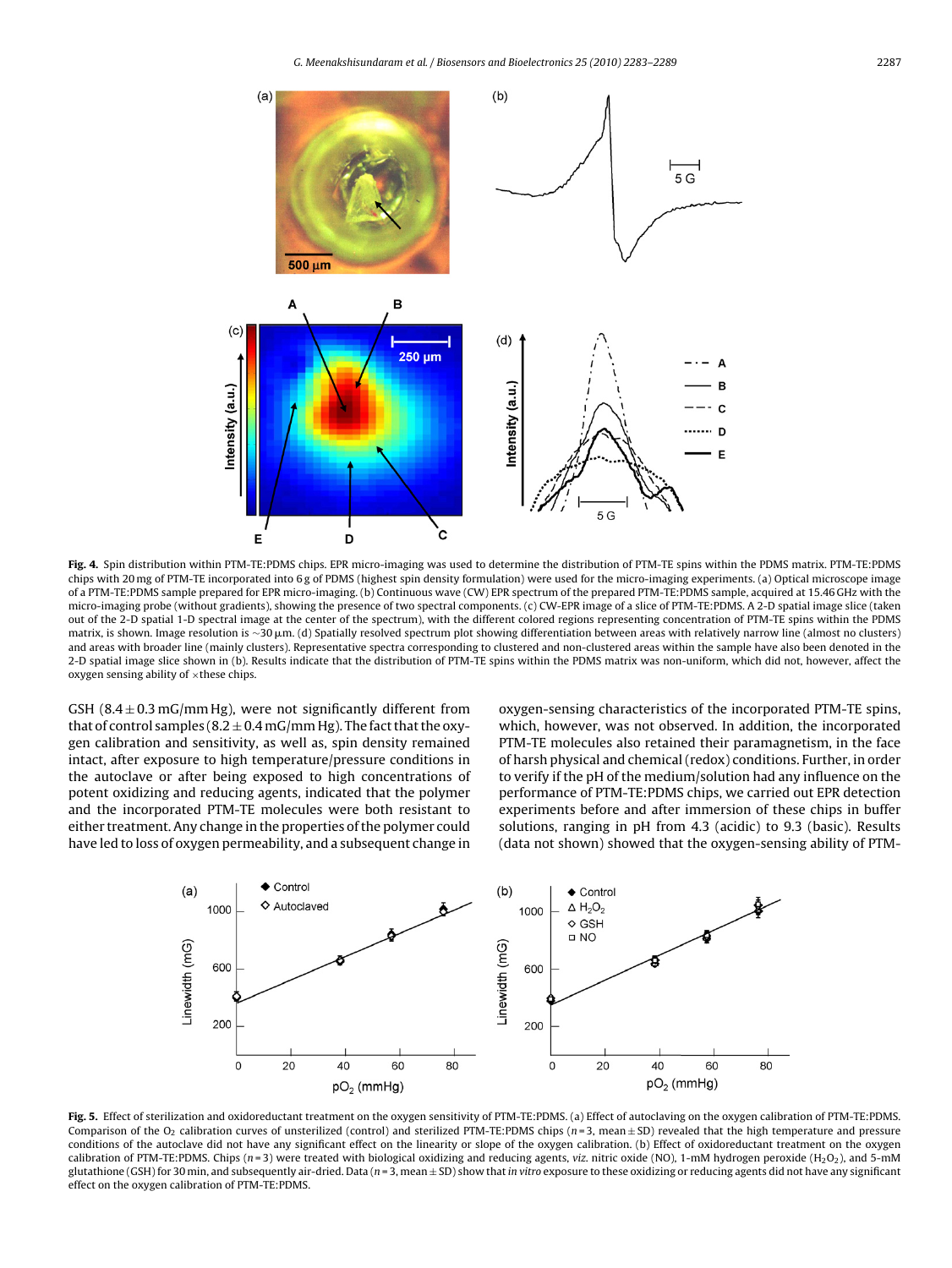<span id="page-5-0"></span>

Fig. 6. Effect of sterilization and oxidoreductant treatment on the spin density of PTM-TE:PDMS. Spin density of PTM-TE:PDMS after autoclaving (a) or treatment with oxidoreductants (b). Spin density of PTM-TE:PDMS chips, before and after treatment, were estimated by comparing with the spin density of a known standard. Data ( $n=3$ , mean ± SD), represented as percentage of control, show that either autoclaving or oxidoreductant treatment did not affect the spin density of PTM-TE:PDMS chips significantly.

TE:PDMS was not affected by the pH of the medium. That the oxygen calibration of oxidoreductant-treated samples was not significantly different from that of control ([Fig. 5\)](#page-4-0) also indicated that the pH of the solutions of oxidizing and reducing agents in which the PTM-TE:PDMS chips were immersed did not affect their sensing performance.

Although these results demonstrated the resistance of PTM-TE:PDMS chips to treatment with some powerful biological oxidoreductants, the effect of superoxide on PTM-TE:PDMS is an important consideration. It is known that superoxide reacts with neat PTM-TE and renders it EPR-inactive (Dang et al., 2007). It may be reasonable to expect that the PDMS may provide a selective barrier and protect the incorporated PTM-TE from reacting with superoxide, thereby improving the sensing selectivity to oxygen, primarily due to the excellent oxygen permeability of PDMS and the high reactivity of superoxide, which may react with some component of the PDMS matrix before reaching the incorporated PTM-TE. In the context of in vivo applications, especially in the short-term, we did not expect or observe any significant change in oxygen sensitivity of PTM-TE:PDMS (Supplementary Fig. S1), due to the low in vivo concentration of superoxide under normal physiological conditions. However, a slow reaction of superoxide with PTM-TE:PDMS over time (in vivo) cannot be ruled out, especially under pathophysiological conditions or due to repeated exposure of PTM-TE:PDMS to superoxide over time.

#### **4. Summary and conclusions**

We have successfully developed novel EPR oximetry sensors, PTM-TE:PDMS chips, by dissolving and incorporating an oxygen-sensitive soluble probe, PTM-TE, in a biocompatible, oxygen-permeable polymer matrix (PDMS). The chips exhibited enhanced sensitivity to oxygen, which was comparable to the sensitivity of particulate EPR probes. The cast-molding method, employed to fabricate these chips, allowed the loading of different amounts of PTM-TE in the PDMS matrix, enabling chips with increasing spin density to be made. High-frequency EPR micro-imaging revealed the possible presence of dissolved (oxygen-sensitive) and undissolved (oxygen-insensitive) regions of PTM-TE in the PDMS matrix, however, with no apparent effect on oxygen-sensing performance. PTM-TE:PDMS chips were biostable, and exhibited no significant change in linearity of oxygen calibration or spin density in response to sterilization (autoclaving) or oxidoreductant treatment. Overall, we have demonstrated a new approach for the fabrication of a novel EPR oximetry sensor using soluble EPR probes, which will serve to expand the capability and enhance the applicability of EPR for biological oximetry.

#### **Acknowledgments**

This study was supported by NIH grant EB004031, and by the US-Israel Binational Science Foundation (BSF) (grant 2005258). We thank Dr. Nasim Warwar for the preparation of samples for EPR microscopy.

#### **Appendix A. Supplementary data**

Supplementary data associated with this article can be found, in the online version, at [doi:10.1016/j.bios.2010.03.011](http://dx.doi.org/10.1016/j.bios.2010.03.011).

#### **References**

Belanger, M.C., Marois, Y., 2001. J. Biomed. Mater. Res. 58 (5), 467–477.

- Blank, A., Dunnam, C.R., Borbat, P.P., Freed, J.H., 2004. Rev. Sci. Instrum. 75, 3050–3061.
- Blank, A., Halevy, R., Shklyar, M., Shtirberg, L., Kuppusamy, P., 2010. J. Magn. Reson. 203, 150–155.
- Chacko, S.M., Khan, M., Kuppusamy, M.L., Pandian, R.P., Varadharaj, S., Selvendiran, K., Bratasz, A., Rivera, B.K., Kuppusamy, P., 2009. Am. J. Physiol. Heart Circ. Physiol. 296 (5), H1263–H1273.
- Dang, V., Wang, J., Feng, S., Buron, C., Villamena, F.A., Wang, P.G., Kuppusamy, P., 2007. Bioorg. Med. Chem. Lett. 17 (14), 4062–4065.
- Dinguizli, A., Jeumont, S., Beghein, N., He, J., Walczak, T., Lesniewski, P.N., Hou, H., Grinberg, O.Y., Sucheta, A., Swartz, H.M., Gallez, B., 2006. Biosens. Bioelectron. 21 (7), 1015–1022.
- Eteshola, E., Pandian, R.P., Lee, S.C., Kuppusamy, P., 2009. Biomed. Microdevices 11 (2), 379–387.
- Halevy, R., Talmon, Y., Blank, A., 2007. Appl. Magn. Reson. 31, 589–596.
- Ilangovan, G., Manivannan, A., Li, H.Q., Yanagi, H., Zweier, J.L., Kuppusamy, P., 2002. Free Radic. Biol. Med. 32 (2), 139–147.
- Khan, M., Kutala, V.K., Vikram, D.S., Wisel, S., Chacko, S.M., Kuppusamy, M.L., Mohan, I.K., Zweier, J.L., Kwiatkowski, P., Kuppusamy, P., 2007a. Am. J. Physiol.: Heart Circul. Physiol. 293 (4), H2129–H2139.
- Khan, M., Meduru, S., Mohan, I.K., Kuppusamy, M.L., Wisel, S., Kulkarni, A., Rivera, B.K., Hamlin, R.L., Kuppusamy, P., 2009. J. Mol. Cell. Cardiol. 47 (2), 275–287.
- Khan, M., Meduru, S., Mostafa, M., Khan, S., Hideg, K., Kuppusamy, P. J. Pharmacol. Exp. Ther., in press.
- Khan, M., Mohan, I.K., Kutala, V.K., Kumbala, D., Kuppusamy, P., 2007b. J. Pharmacol. Exp. Ther. 323 (3), 813–821.
- Khan, N., Williams, B.B., Hou, H., Li, H., Swartz, H.M., 2007c. Antioxid. Redox Signal 9 (8), 1169–1182.
- Kutala, V.K., Parinandi, N.L., Pandian, R.P., Kuppusamy, P., 2004. Antioxid. Redox Signal 6 (3), 597–603.
- Liu, K.J., Gast, P., Moussavi, M., Norby, S.W., Vahidi, N., Walczak, T., Wu, M., Swartz, H.M., 1993. Proc. Natl. Acad. Sci. U.S.A. 90 (12), 5438–5442.
- Mata, A., Fleischman, A.J., Roy, S., 2005. Biomed. Microdevices 7 (4), 281–293. Meenakshisundaram, G., Eteshola, E., Pandian, R.P., Bratasz, A., Lee, S.C., Kuppusamy,
- P., 2009a. Biomed. Microdevices 11 (4), 773–782. Meenakshisundaram, G., Eteshola, E., Pandian, R.P., Bratasz, A., Selvendiran, K., Lee,
- S.C., Krishna, M.C., Swartz, H.M., Kuppusamy, P., 2009b. Biomed. Microdevices 11 (4), 817–826.
- Meenakshisundaram, G., Pandian, R.P., Eteshola, E., Lee, S.C., Kuppusamy, P., 2010. J. Magn. Reson. 203 (1), 185–189.
- Mohan, I.K., Khan, M., Wisel, S., Selvendiran, K., Sridhar, A., Carnes, C.A., Bognar, B., Kalai, T., Hideg, K., Kuppusamy, P., 2009. Am. J. Physiol.: Heart Circul. Physiol. 296 (1), H140–H151.